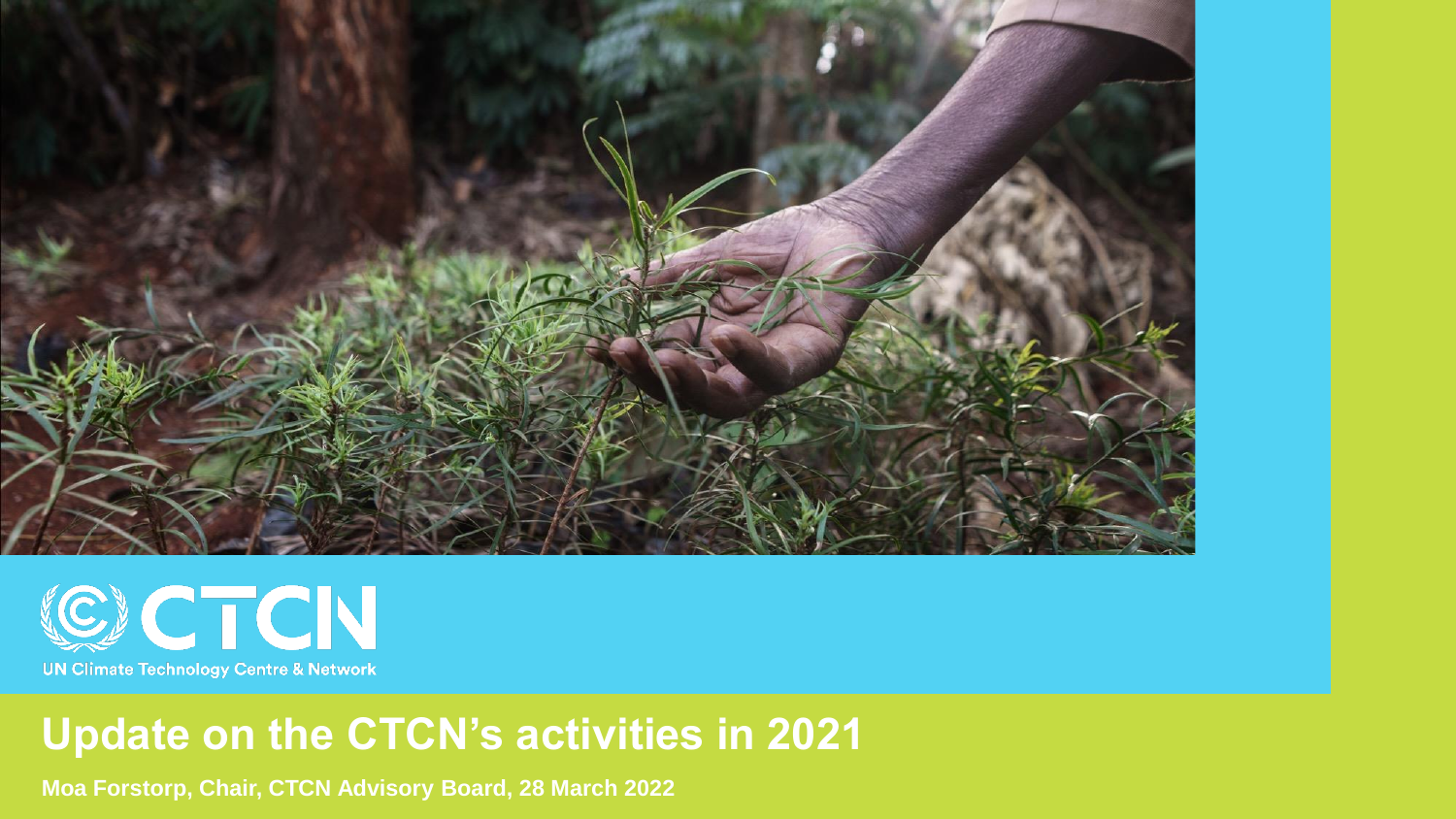## **Key Achievements in 2021 - Innovation**

# SI CTCN

#### **Adaptation Fund Innovation Programme**

#### **Adaptation Fund Climate Innovation Accelerator Programme**

❖ Over 200 applications received to date (approx. 60% from LDC and  $SIDS$ )  $\rightarrow$  13 project concept notes selected (funding available for 25)

#### **Youth Climate Innovation Labs & Academy**

- ❖ Over 1,300 applications received from young innovators from 74 countries
- ❖ 19 promising start-ups pitched their technology solutions

#### **Blockchain Technologies for Climate Policy Implementation**

- ❖ 5-week interactive online course for NDEs
- ❖ 6 webinars with leading experts from public and private sector



#### **Blockchain Technology for Climate Policy I**

A 6-week webinar series on blockchain technology for clip mitigation and adaptation in developing countries.

26 Nov 2021 19 Nov 2021

3 Dec 2021

7 Jan 2022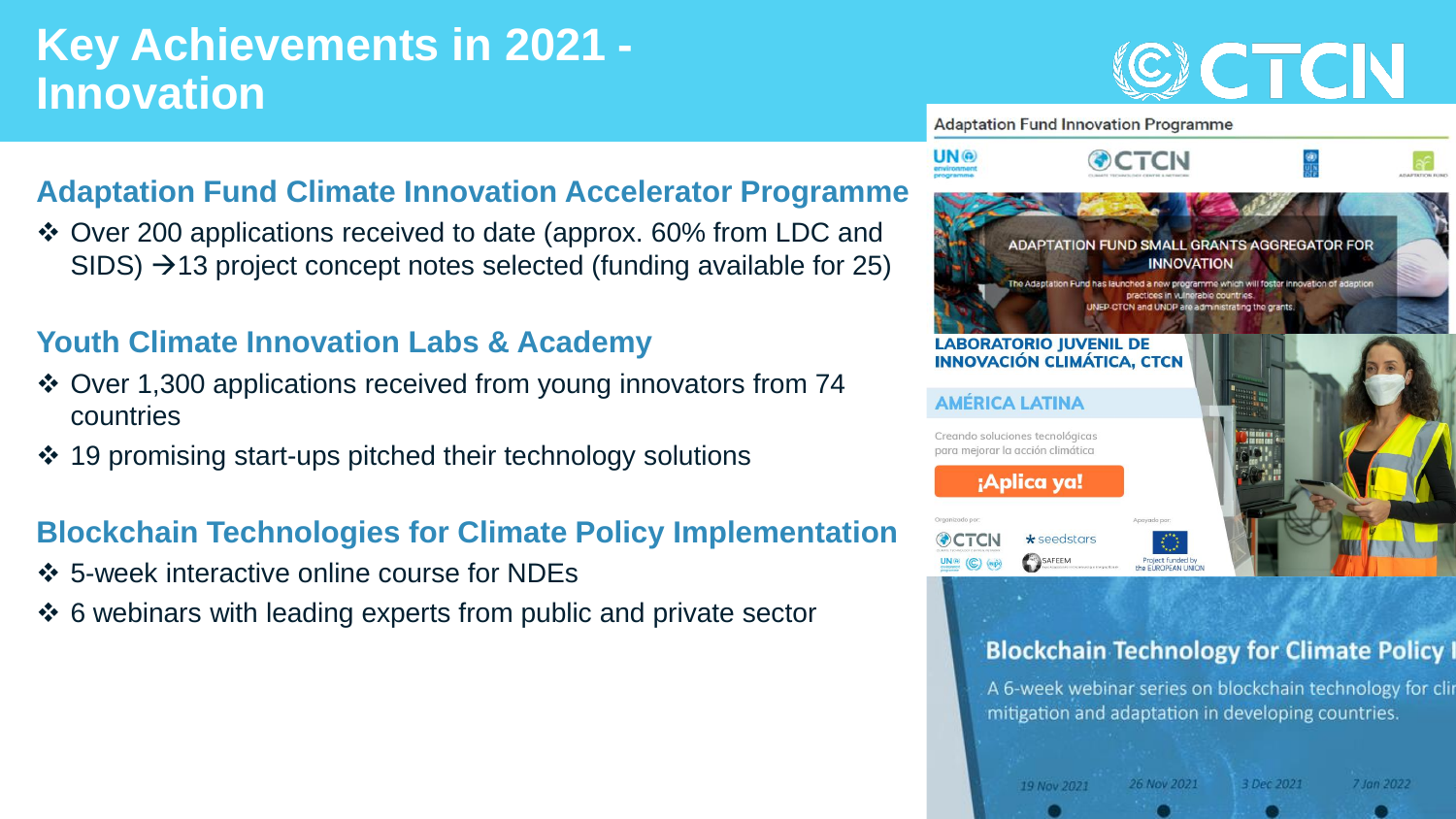

- ❖ Policy frameworks that are **effective enablers for Research & Development and Innovation on adaptation technologies**
- ❖ How can technology advances (e.g IcT, remote sensing, AI) be transferred to new contexts to provide **innovation on old tried and tested technologies** (e.g strengthening climate information systems)
- ❖ **Outcomes from the creation of regulatory sandboxes** (testing environments for innovation and regulation) to pilot blockchain solutions
- ❖ How can policy frameworks help **capture momentum on true and tested nature-based solutions**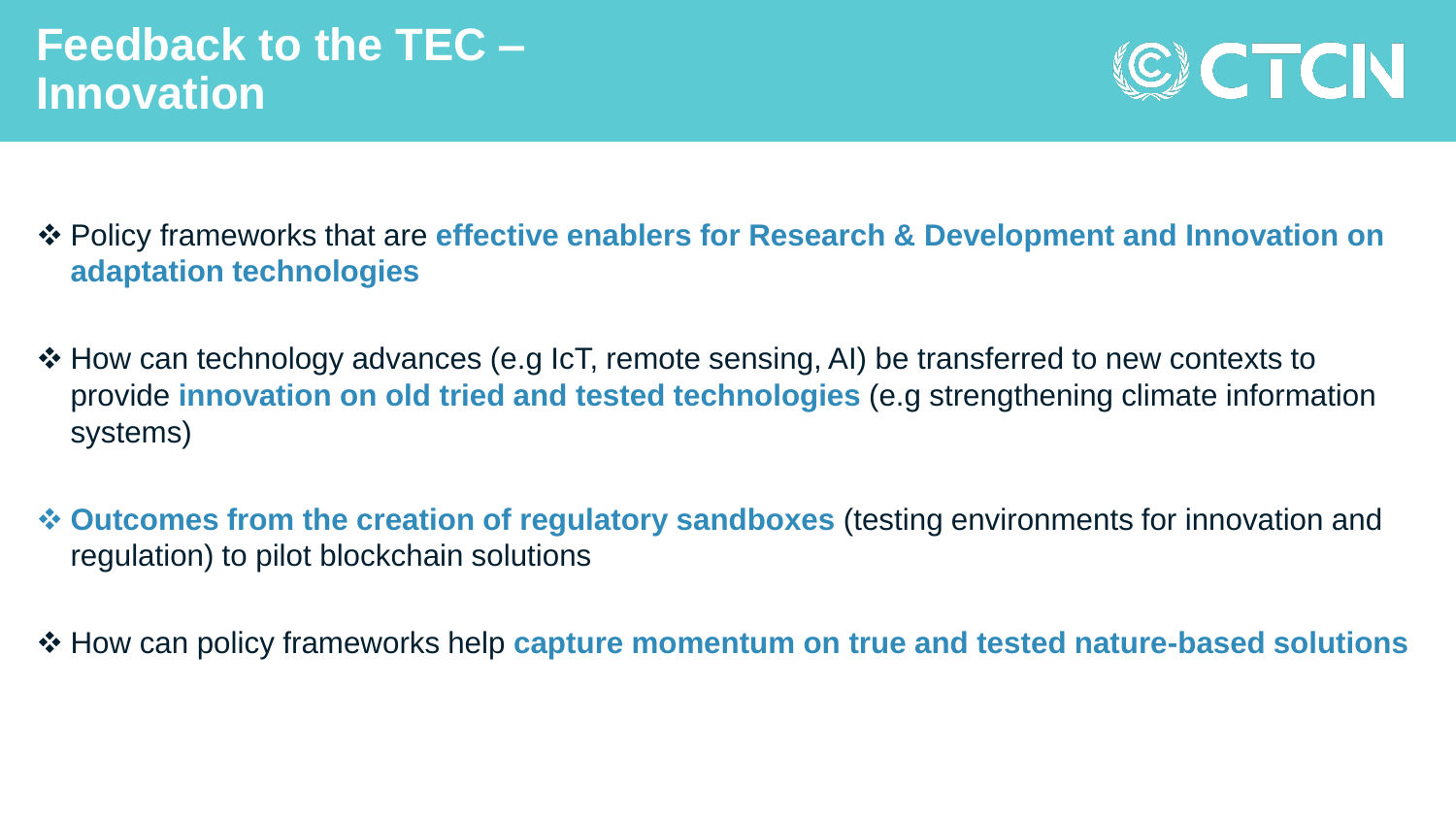## **Key Achievements in 2021 - Implementation**



#### **23 TAs completed in 2021** and **61 new requests received** → total of **332 requests received to date** from 108 countries

#### **Africa**

- ❖ Circular economy waste stream specific CE roadmaps and feasibility studies for CE technologies
- ❖ Use of photovoltaics in the context of energy-water-food-nexus
- ❖ E-mobility regulations and incentives
- ❖ Technology Needs Assessments

#### **Asia-Pacific**

- ❖ In Pacific: renewable energy, energy efficiency, low carbon transport
- ❖ In Asia: increase in adaptation and cross-sectoral requests
- ❖ Demand we see going forward → technologies to address energy-water-food-nexus; early warning systems; decision support systems for resilience and roadmaps for eMobility and Green Hydrogen

#### **LAC**

- ❖ Increase in adaptation requests, e-mobility and resilient infrastructure systems
- ❖ Circular economy → potential for regional replicability and scale up
- $\div$  Energy sector and Green hydrogen  $\rightarrow$  opportunity for the region to become a global supplier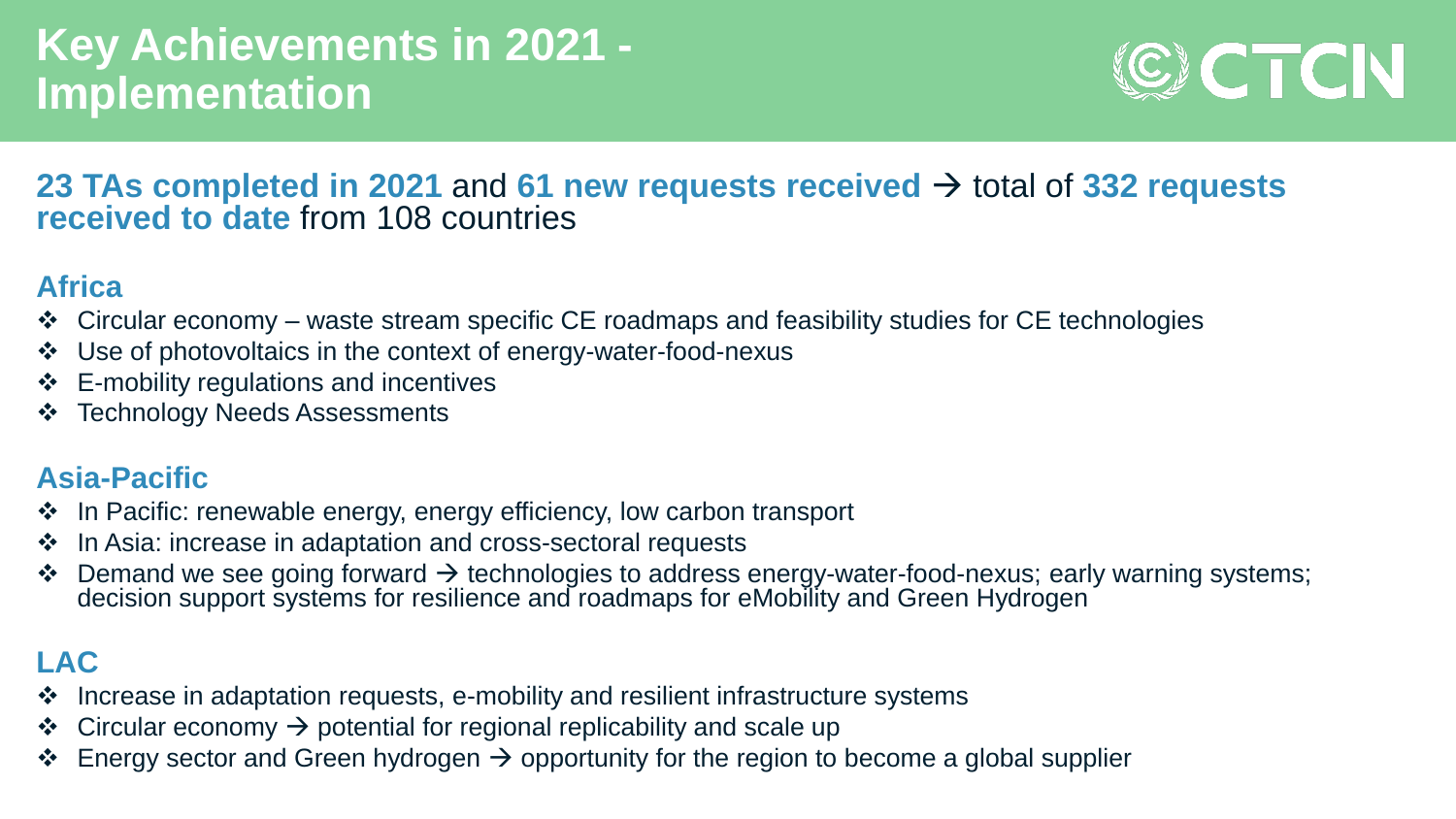

#### ❖ Ensure that TEC policy paper and publications are developed with **enhanced input or feedback from the AB or CTCN** to reflect the CTCN's large portfolio on technology transfer

- ❖ *E.g TEC ongoing work on NSI and low carbon transport* → *incorporate findings from CTCN TAs and reflections on the role of the CTCN*
- ❖ *CTCN working on a compilation of good practices and lessons learned in the set-up and implementation of NSI*

#### ❖ Co-create future **knowledge work** with the AB and CTCN

- ❖ *E.g Policy recommendations to help guide countries where implementation of proven technologies in new contexts is taking place simultaneously with policy development*
- ❖ Policy reflections on **climate technologies that can address the triple planetary crisis**  (climate-pollution-biodiversity)
	- ❖ *E.g Looking at environmentally sound technologies and the required enabling environment within the context of Circular Economy targeting the waste sector and Low-GHG Construction Materials*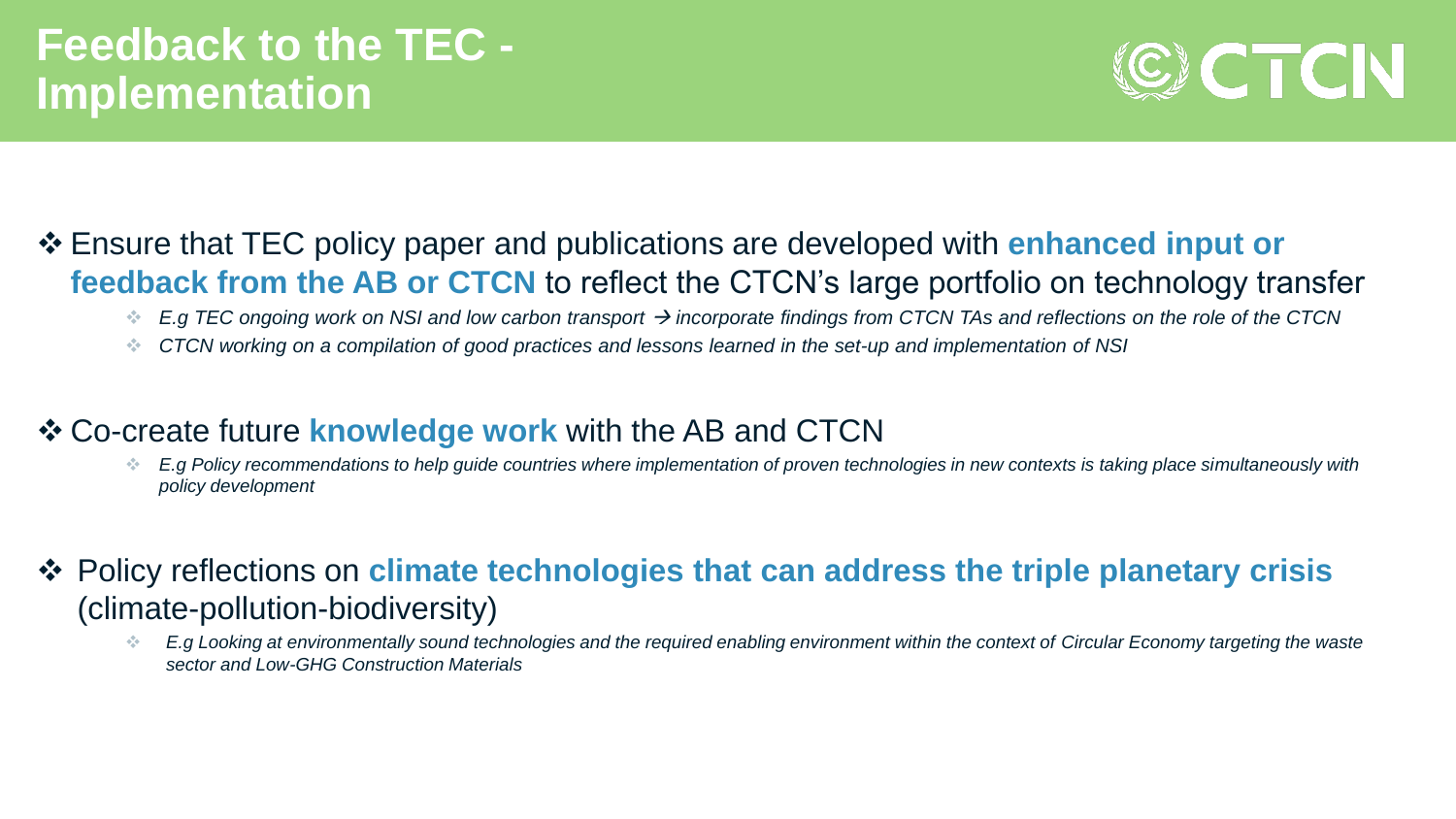## **Key Achievements in 2021 – Enabling environment and capacity building**



#### **SME Technology Clinics**

- $\div$  Incubator programme for industrial SMEs  $\rightarrow$  transition from conventional to climate-friendly technologies
- ❖ 27 SMEs matched to financial and technology providers in Kenya and Tanzania
- ❖ 2 GCF Concept Notes developed to scale up implementation

#### **Gender Just Climate Solutions Award & Mentoring programme**

- ❖ Over 150 applications for the 2021 award programme
- ❖ 3 award winners and 93 participant in capacity-building sessions and online mentoring

### **Regional forums for NDEs**

- ❖ Over 500 participants in 2021
- ❖ Great demand for Capacity Building of NDEs & awareness raising of the roles of NDEs and the Technology Mechanism

### **Enhancing Public Awareness**

- ❖ CTCN mentioned **1,070 times** in national and global press (*29,7% increase compared to 2020*)
- ❖ Participated in **39** events; conducted **27** webinars, authored / co-authored **7** publications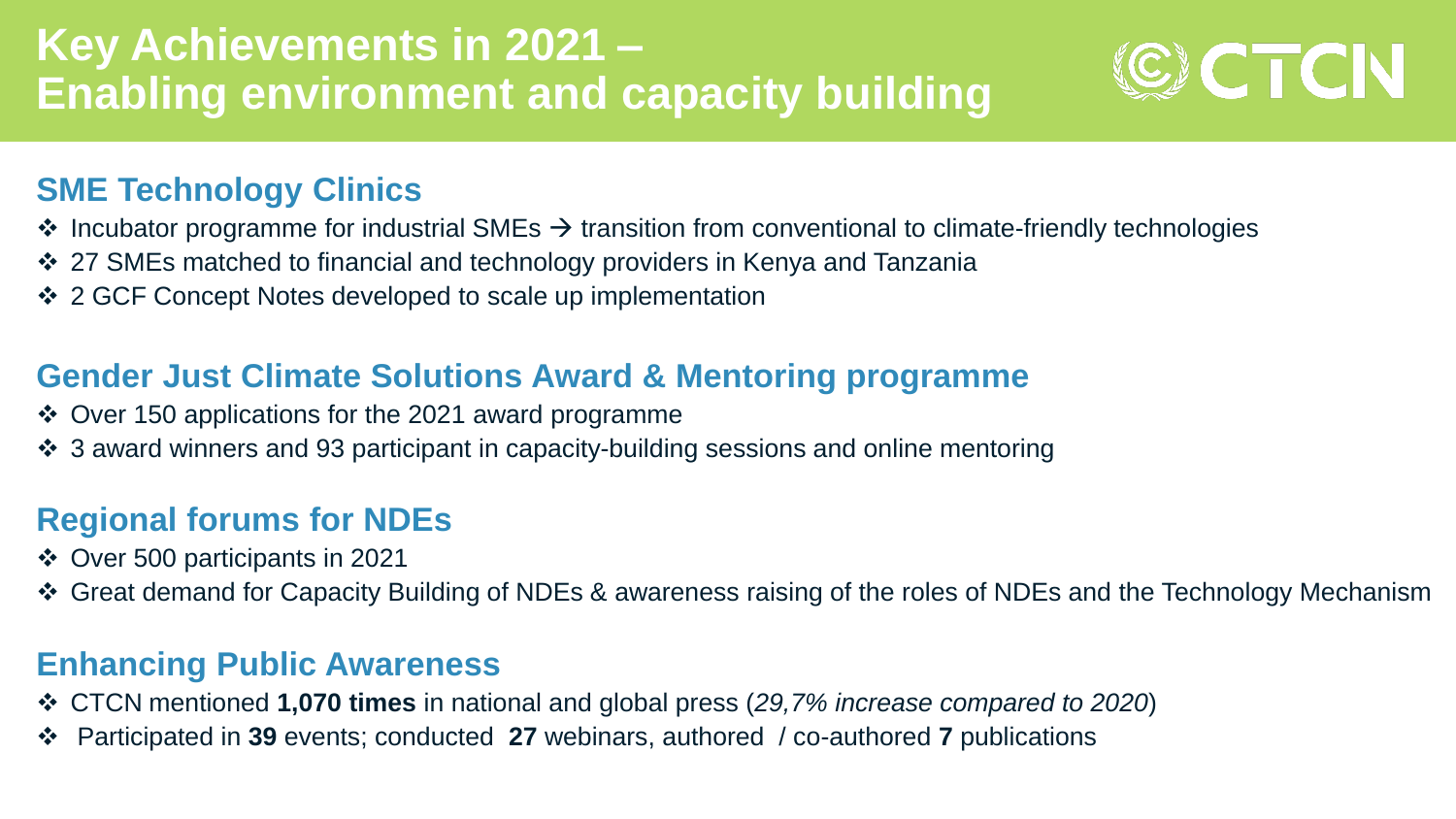

- ❖ Investigation of the **effectiveness of incubator programmes** (e.g SME technology clinics) and recommendations for enabling environments to promote engagement of SMEs
- ❖ Reflection on the enabling environments and capacity building that would **maximize the impactfullness of the NDE role at the national level**
- ❖ **Joint planning and implementation of high-level events** on agreed key thematic issues
- ❖ Jointly host a **Technology Pavilion at COPs and SBs**
- ❖ Disseminate Technology Mechanism implementation findings and policy work jointly at **regional knowledge sharing events**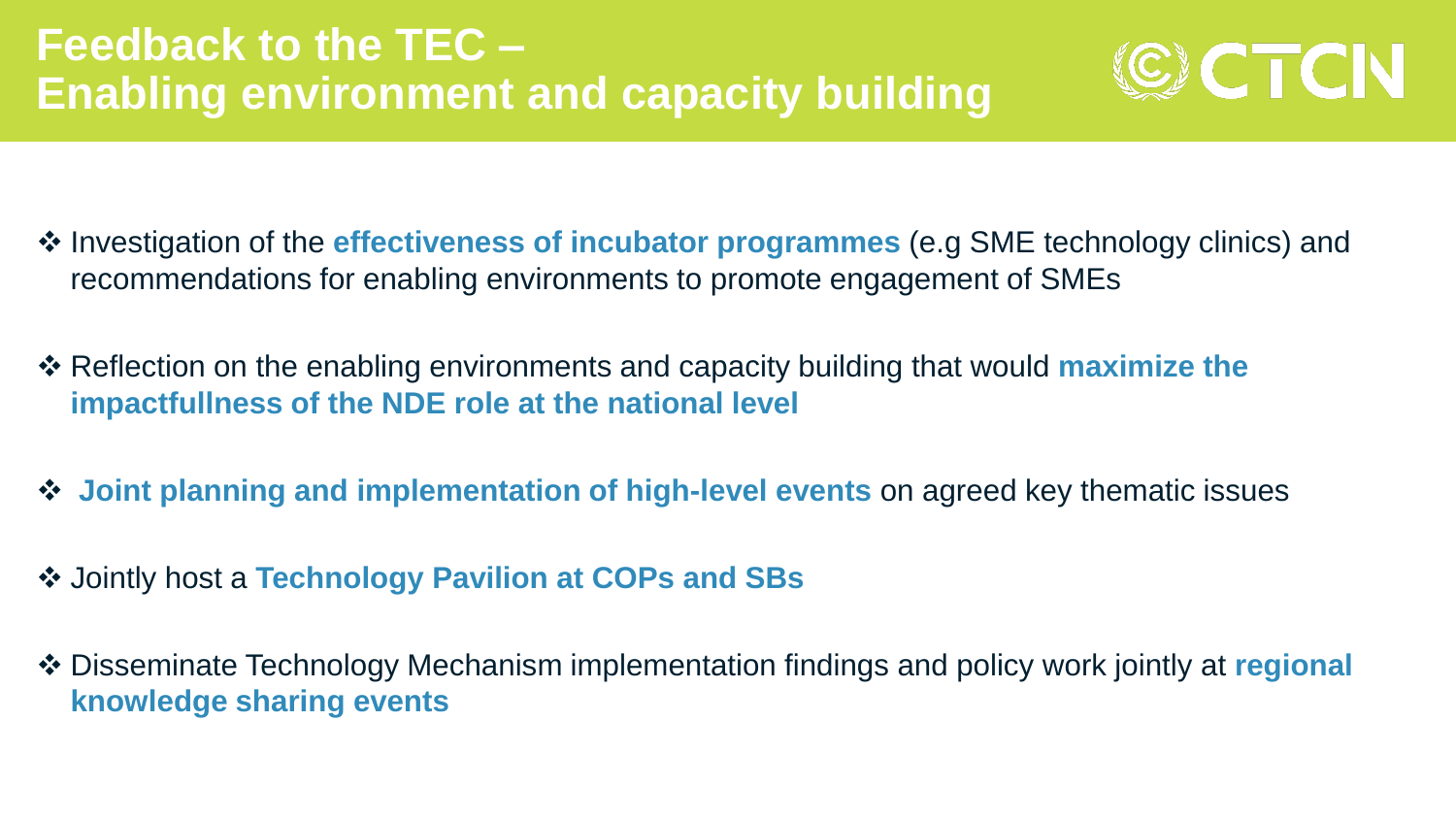## **Key Achievements in 2021 – Collaboration and stakeholder engagement**



#### **Growing Network of Climate Technology Providers**

- $\div$  84 new Network Members in 2021  $\rightarrow$  bringing the total number to 707
- ❖ Strengthened sectoral expertise of Network → Waste mgmt, Water, Early Warning and Environmental Assessment

#### **Latin America and Caribbean Circular Economy Coalition**

- ❖ CTCN as a strategic partner of the Coalition
- ❖ CTCN contributing to work on interlinkages between NSI and Circular Economy
- ❖ CTCN technical assistance projects to develop a common understanding for climate change metric in Circular Economy measures

#### **Engaging Youth, Women and Indigenous Peoples**

- ❖ Youth Knowledge Exchange programme launched
- ❖ Gender analysis of past CTCN technical assistance
- ❖ CTCN communicated to the Local Communities and Indigenous Peoples Platform its interest to collaborate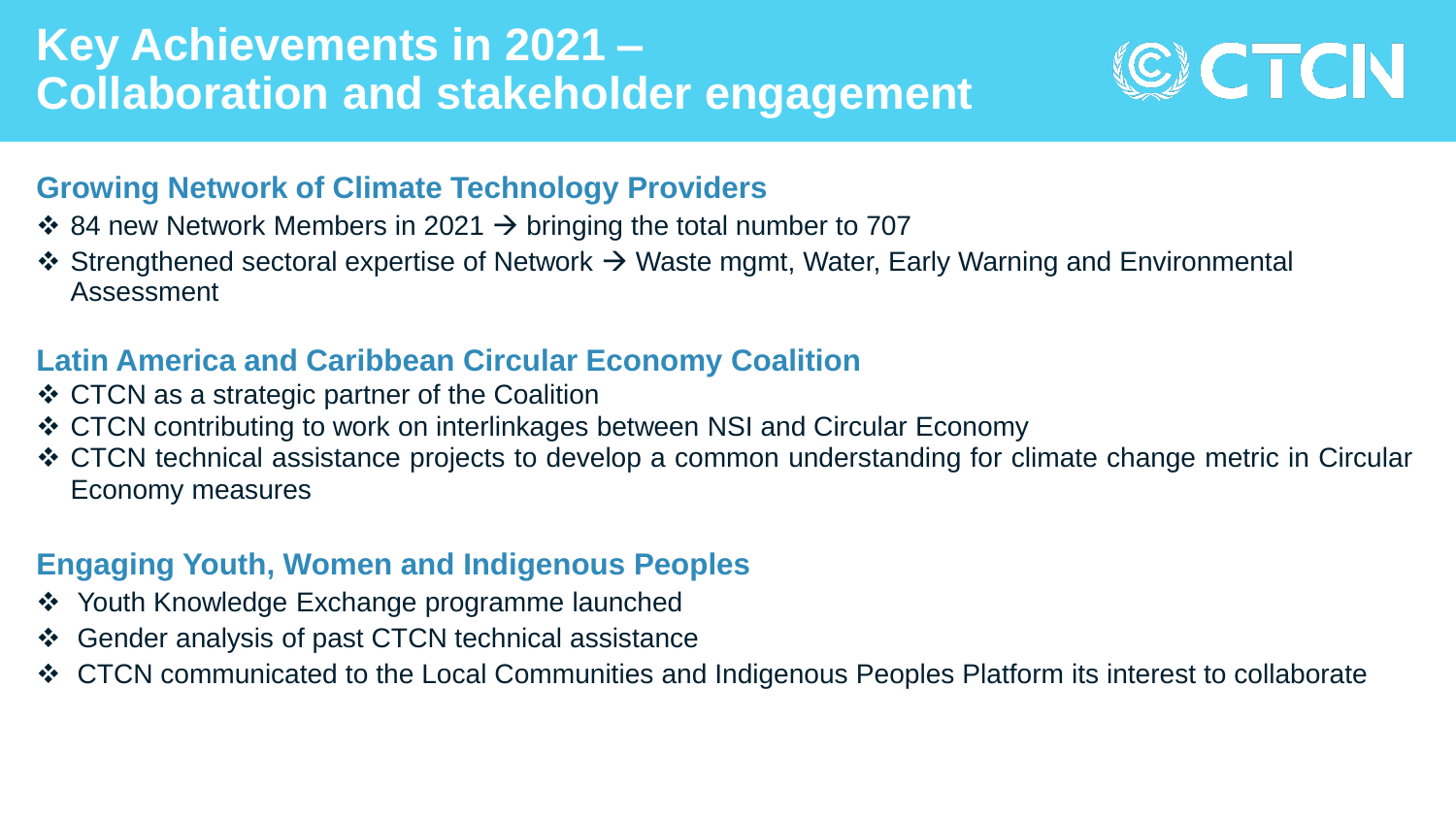

- ❖ Look at collaborating mechanisms that favour **collaboration and stakeholder engagement in the context of climate technologies**, in particular with the private sector
- ❖ Case studies on methodologies to **measure progress on complex multisectoral technological transformation pathways** (e.g Circular Economy)
- ❖ Jointly **scale up the engagement of youth, women and indigenous people** in the work of the Technology Mechanism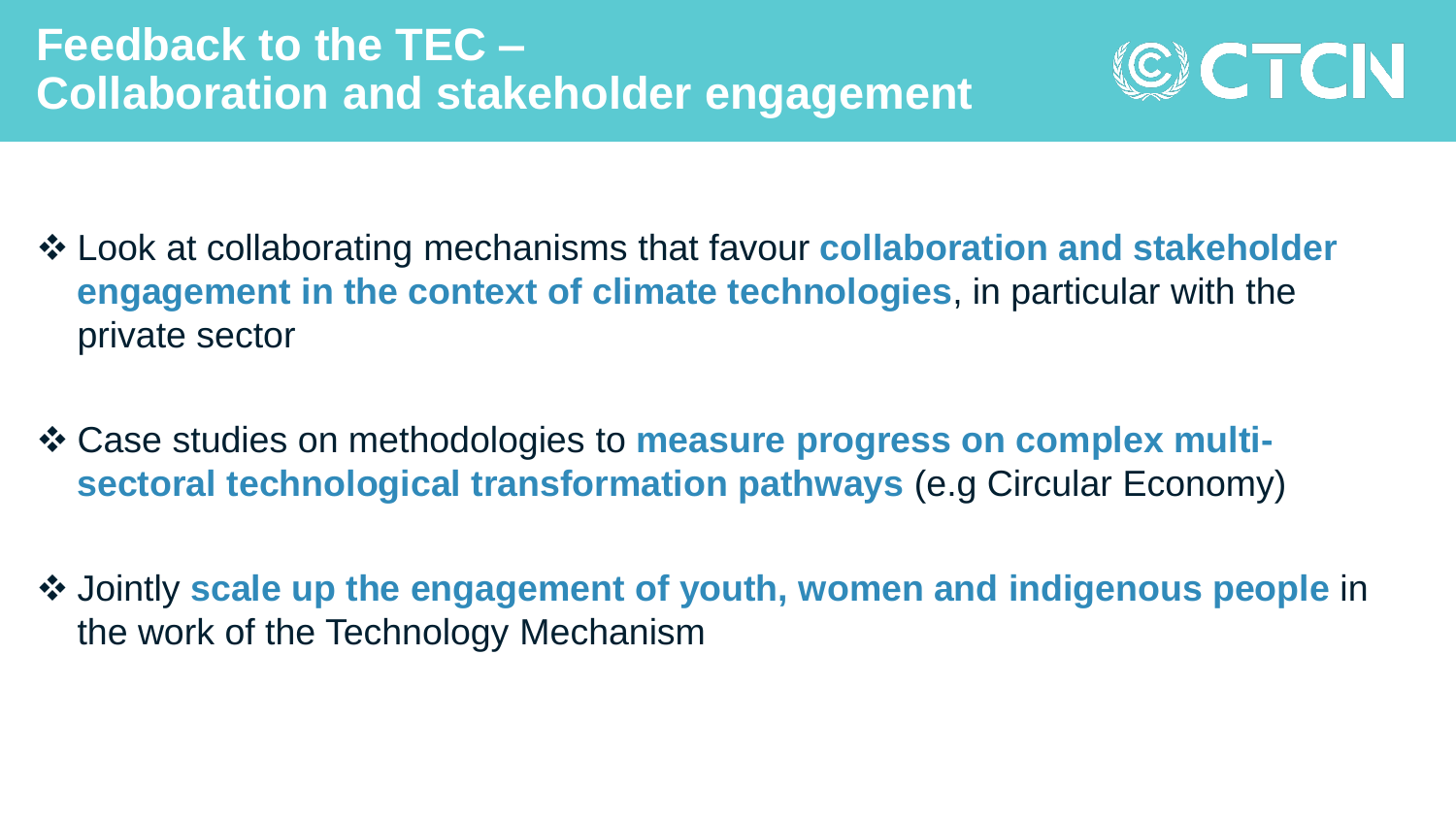## **Key Achievements in 2021 – Support**

# CICTCN

#### **Engagement with financing entities**

- ❖ Continued collaboration with AF, GCF, GEF, NDC Partnership
- ❖ Ambition moving forward:
	- Multi-country, large scale project development
	- Programmatic approach on adaptation and climate technology

#### **Facilitating access to financing**

- ❖ CTCN's Vision to Concept capacity building programme → enhance the skills of national institutions to prepare GCF concept notes for scaled-up funding
- ❖ 55 technical employees of Ministries and institutions trained in Eswatini and Sudan → 8 GCF Concept Notes developed

#### **Anticipated funding leveraged in 2021**

 $\div$  32 Concept Notes for further financing developed in 2021  $\rightarrow$  178 million USD could be leveraged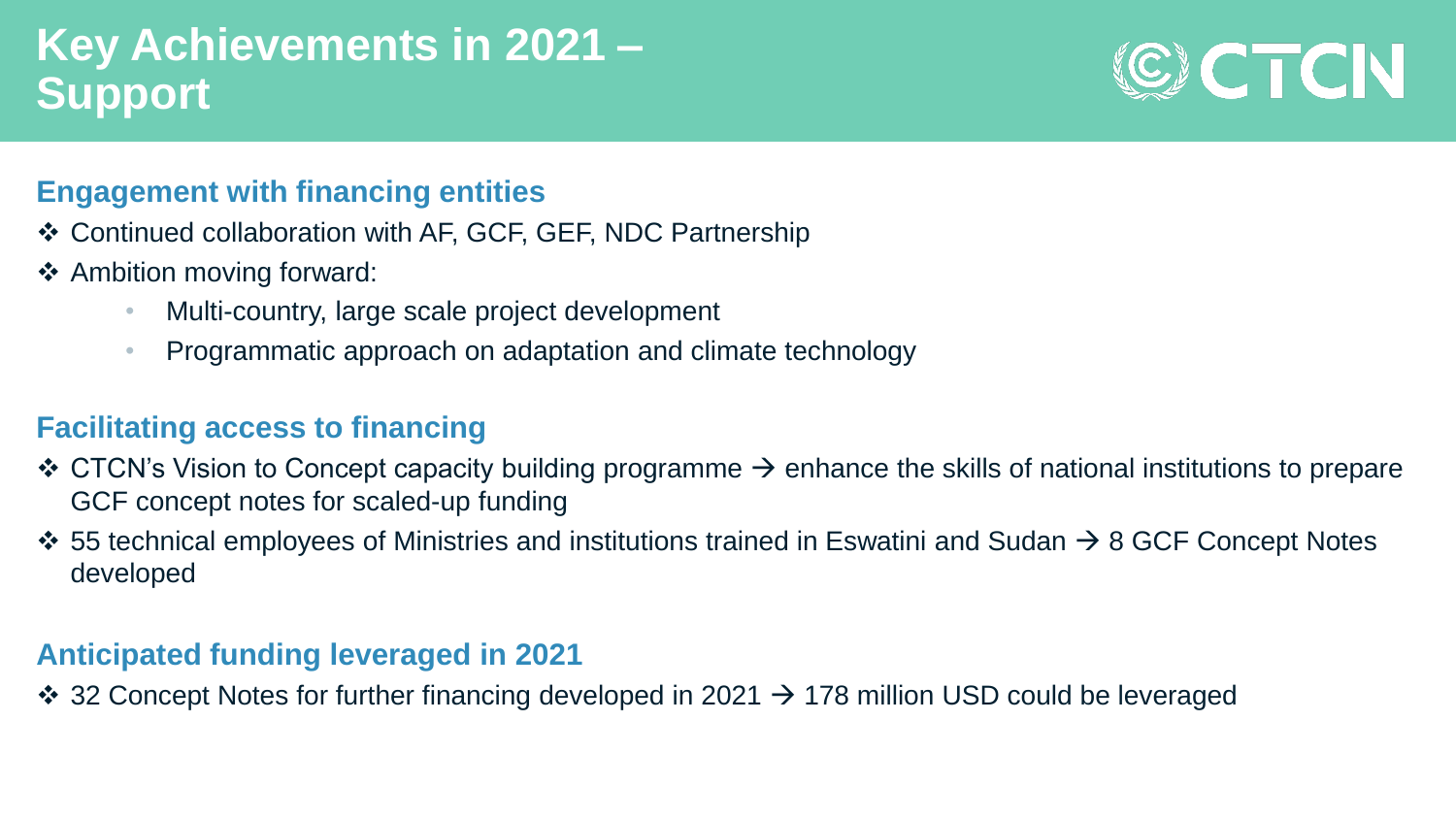

- ❖ Enabling conditions and/or policy frameworks that **facilitate access to finance to scale up** (including the private sector)
- ❖ When constituency bodies or other stakeholders ask **for inputs from the TEC or CTCN from a climate technology perspective**, including when it relates to issues on climate financing, **consider joint TEC-CTCN submissions**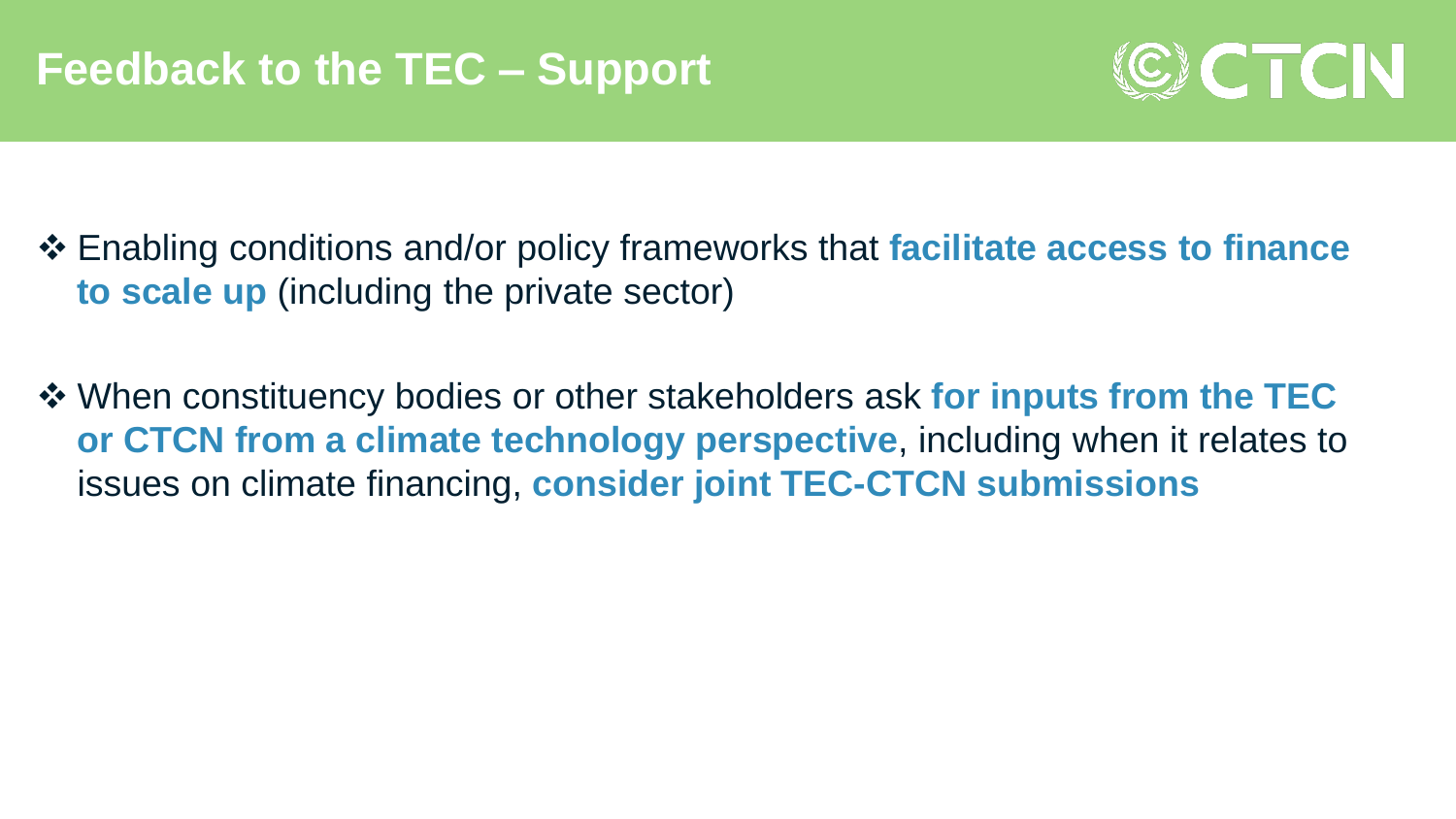

**CTCN Secretariat UN City, Marmorvej 51** DK-2100 Copenhagen, Denmark www.ctc-n.org ctcn@un.org

UNFCCC\_CTCN

**UNFCCC.CTCN** 

#### **Supported by**